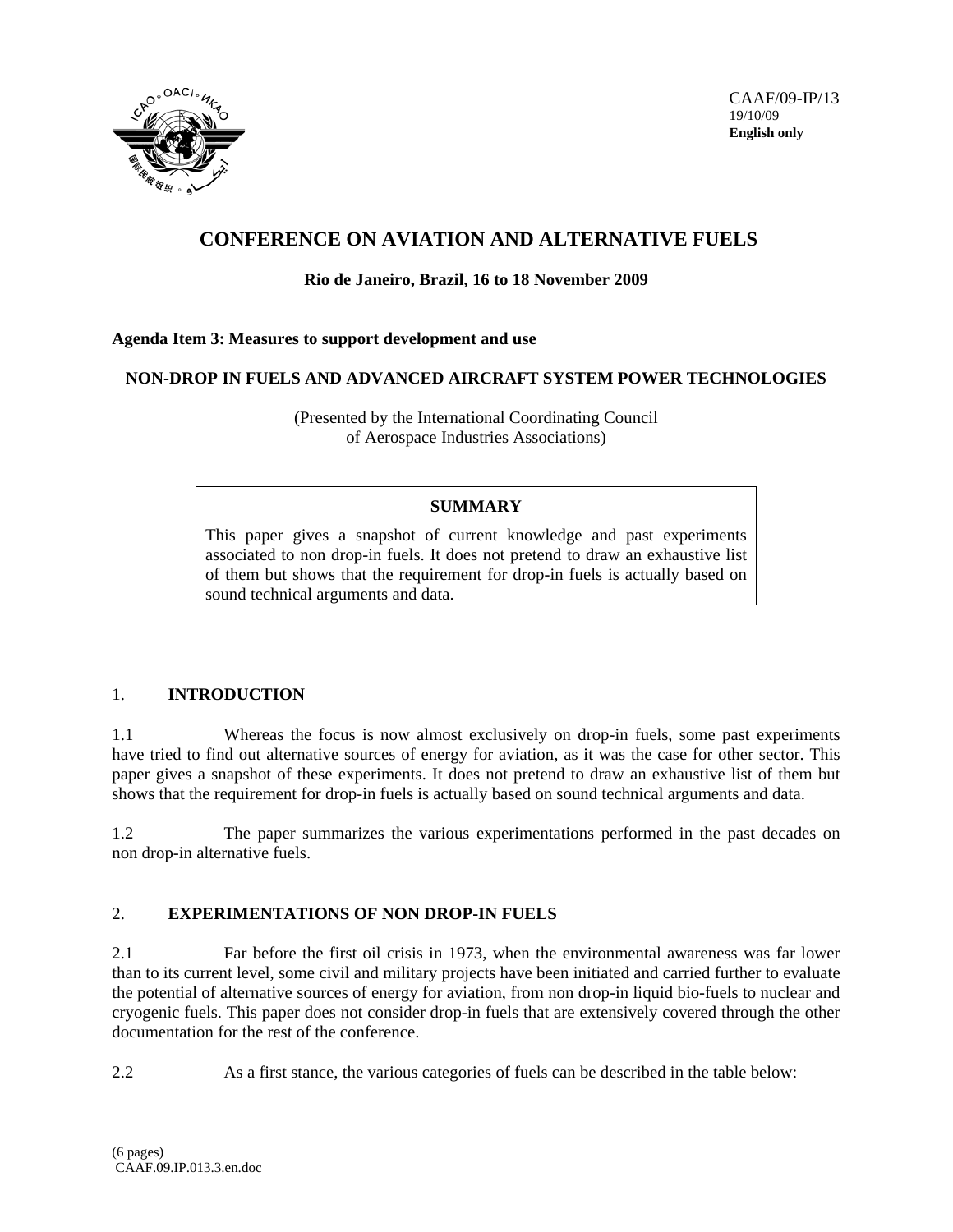

2.2 Liquid bio-fuels can be grouped into two categories. Biomass To Liquid (BTL) fuels and Hydro treated Biomass Oils Synthetic Paraffinic Kerosene (HBO SPKs) can be considered as candidates for drop-in fuels and will not be discussed in this paper. Oxygenates (ethanol or Fatty Acid Methyl Ester (FAME) also most commonly known as bio-diesel) encounter several technical challenges such as lower energy content compared to traditional jet fuel (thus significantly reducing the operating performance of the aircraft in terms of range or payload), high temperature freeze point and poor high thermal characteristics in the engine, moving them away from the list of candidate alternative fuels for aviation.

2.3 Nuclear energy: nuclear energy is highly dependent on fossil resources, mainly uranium. These resources are quite substantive and with the existing number of nuclear plants worldwide, it is estimated that the resources are there for about a century<sup>1</sup>, and could be extended in the event of the fusion technology become mature. Nuclear energy can demonstrate various advantages, such as very high power density (about 1 Million times more than chemical energy from oil for instance), which would allow and aircraft to fly long distances with a small amount of resource and generating energy through nuclear technology does not emit any CO2 emissions. However, the energy generated by unit of resource is quite low, at about 33% for a nuclear plant to 22% for nuclear-driven submarine ships. In addition, the nuclear energy generates a lot of heat, so the place where the energy generator is located would need to be importantly insulated and refrigerated, thus implying an additional weight penalty for these reasons. Moreover, the problem of waste generated by this technology, together with the radiation generated are clear drawbacks of that technology

- 2.4 Two main aircraft projects were carried out in the 60's:
	- The US NEPA/ANP project (1946-1964): consisted in the development of on-board nuclear reactors (AEC) coupled with turbojets (General Electric for the direct cycle, Pratt & Whitney for the indirect cycle). A bomber NB36H has carried on board a nuclear reactor to study the emitted radiations; 47 flights over Texas and New Mexico between July 1955 and March 1957 were carried out; and

l

<sup>&</sup>lt;sup>1</sup> Paul Kuentzman – ONERA – Air Transport and the Energy challenge – Toulouse - 2006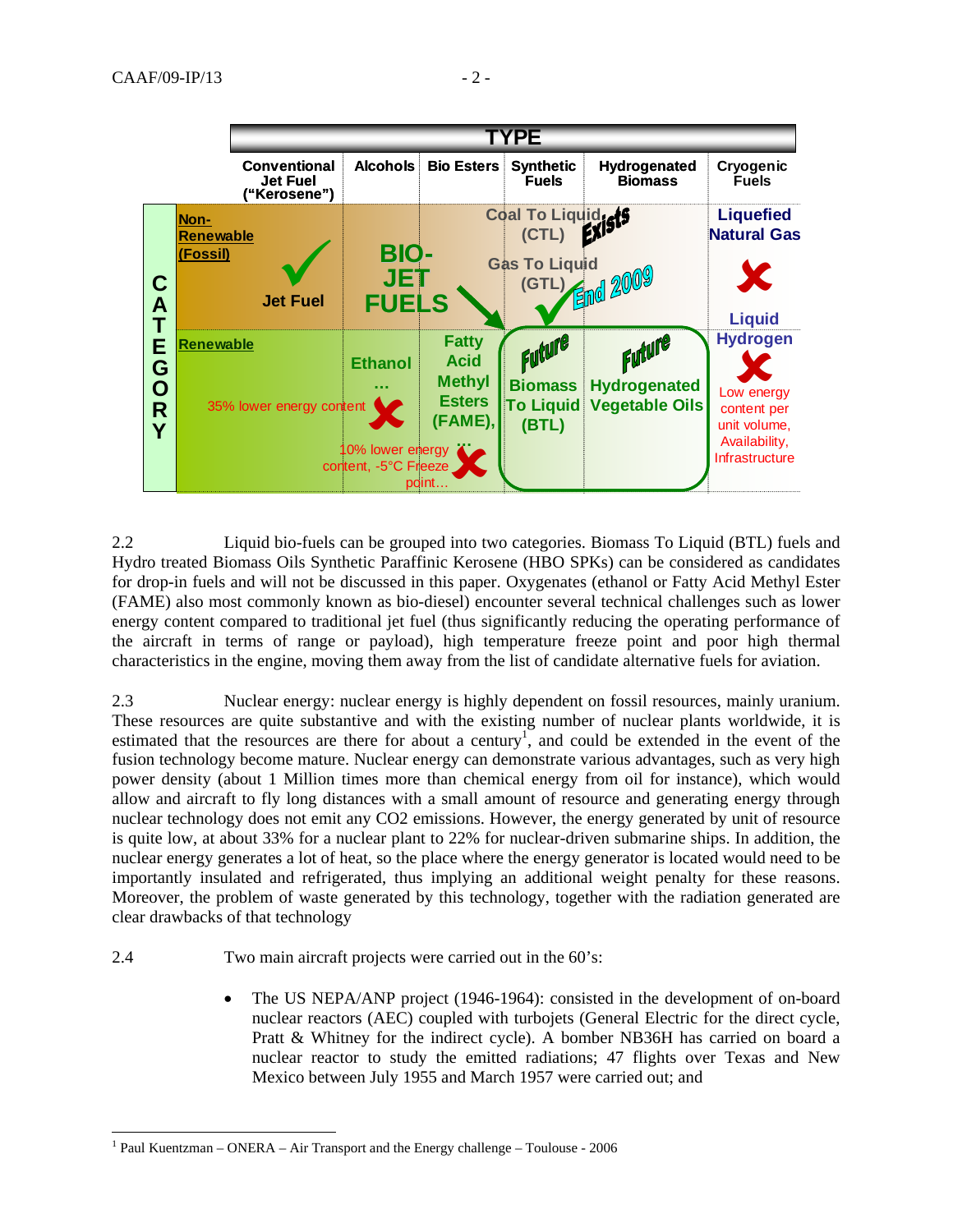

• The soviet bomber project: A Tupolev 95M bomber has been modified to carry on board a nuclear reactor coupled with two turboprops NK14A, replacing two conventional turboprops NK12MV 40 flights over Kazakhstan were performed from 1962 onwards



2.5 These programmes have demonstrated that it is technically feasible to consider nuclear energy as a potential alternative fuel for aviation. However, the investment needed to match the challenges of such a technology (heat, radiations, waste) is quite high and probably not to be considered for aviation. In addition, the acceptability of such type of aircraft flying over land is very limited as society is not ready to accept the consequences of a possible accident of such an aircraft type. In conclusion, nuclear energy cannot be kept as a potential alternative source of energy for aviation.

2.6 Liquefied gaseous fuels such as liquid methane (extracted from methane hydrates) and liquid hydrogen (to be produced as hydrogen does not exist per se in the nature) were envisaged. Hydrogen has for long been considered as a potential source of energy for various applications, including air transport. As early as 1937, an experimental turbojet engine on hydrogen<sup>2</sup>. In 1957, the US Air Force performed flights with a B57 bomber aircraft. After several studies, carried out in the 1970's and to which the US NASA was very much involved, some other initiatives were launched in various parts of the word. A German-Russian cooperation was initiated in 1990, including DASA, Tupolev, Kuznetzov and others. In 1995-1998, some German/Russian studies were performed for a Demonstrator aircraft on the basis of a Dornier 328, and in the late 90's, the cryoplane project (on the basis of an A310 aircraft) was launched, covering configuration, systems and components, propulsion, safety, environmental compatibility, fuel source and infrastructure, transition.

 2 Dr von Ohain rig tests He-S-2 experimental turbojet engines on hydrogen.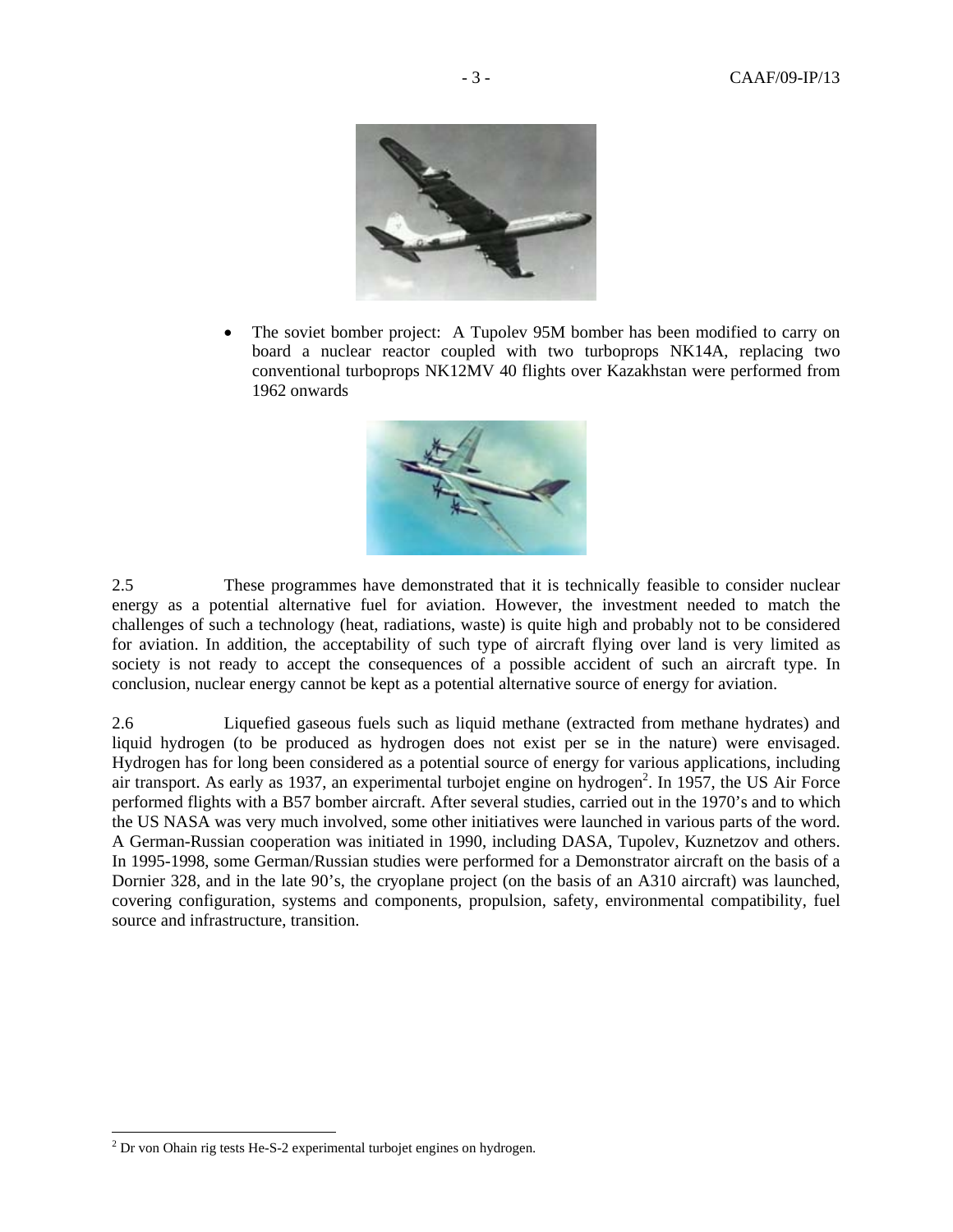

Cryoplane Project (Left) - Demonstrator aircraft on the basis of a Dornier 328 (Right)

2.7 Hydrogen offers a high energy density per mass, hence promising payload or range increase for aircraft. However, for aviation, hydrogen will have to be cooled down to the liquid state (LH2, 253°C), for reasons of volume and weight of tanks. Hydrogen (KH2) needs 4 times a greater volume than kerosene and the tanks in terms of insulation or pressure resistance would need to be redesigned and would no longer be able to be integrated in the airframe wings. The use of this technology has been envisaged for a small or standard regional aircraft as well as for unconventional aircraft types. The specific energy consumption is estimated to be 8 to 15% higher than with conventional fuel.

2.8 Hydrogen is not considered as a potential source of alternative energy today for several reasons: hydrogen does not exist in nature, and the energy needed to create it might be dissuasive and too much polluting although nuclear or solar technologies could be envisaged. Furthermore, the potential impact of flight environmental factors, such as increased water vapour emissions need to be better understood. Lastly, a complete, worldwide cryogenic fuel infrastructure (covering production, storage and transportation) has to be established.

2.9 However, this current status may evolve as hydrogen production and infrastructure issues are addressed for ground transportation, thus providing new opportunities for air transportation. It is also considered as a high potential candidate in the particular application of fuel cells for aviation.

2.10 The technology of fuel cells is not new as it dates back to 1839. Fuel cells are electrochemical devices, which convert chemical energy directly into electrical energy (DC power). Fuel cells applications for aviation can be considered to provide on-board energy to supply several devices such as air conditioning, in-flight entertainment. If this technology develops, it can be envisaged as a replacement for Auxiliary Power Unit (APU) in the future.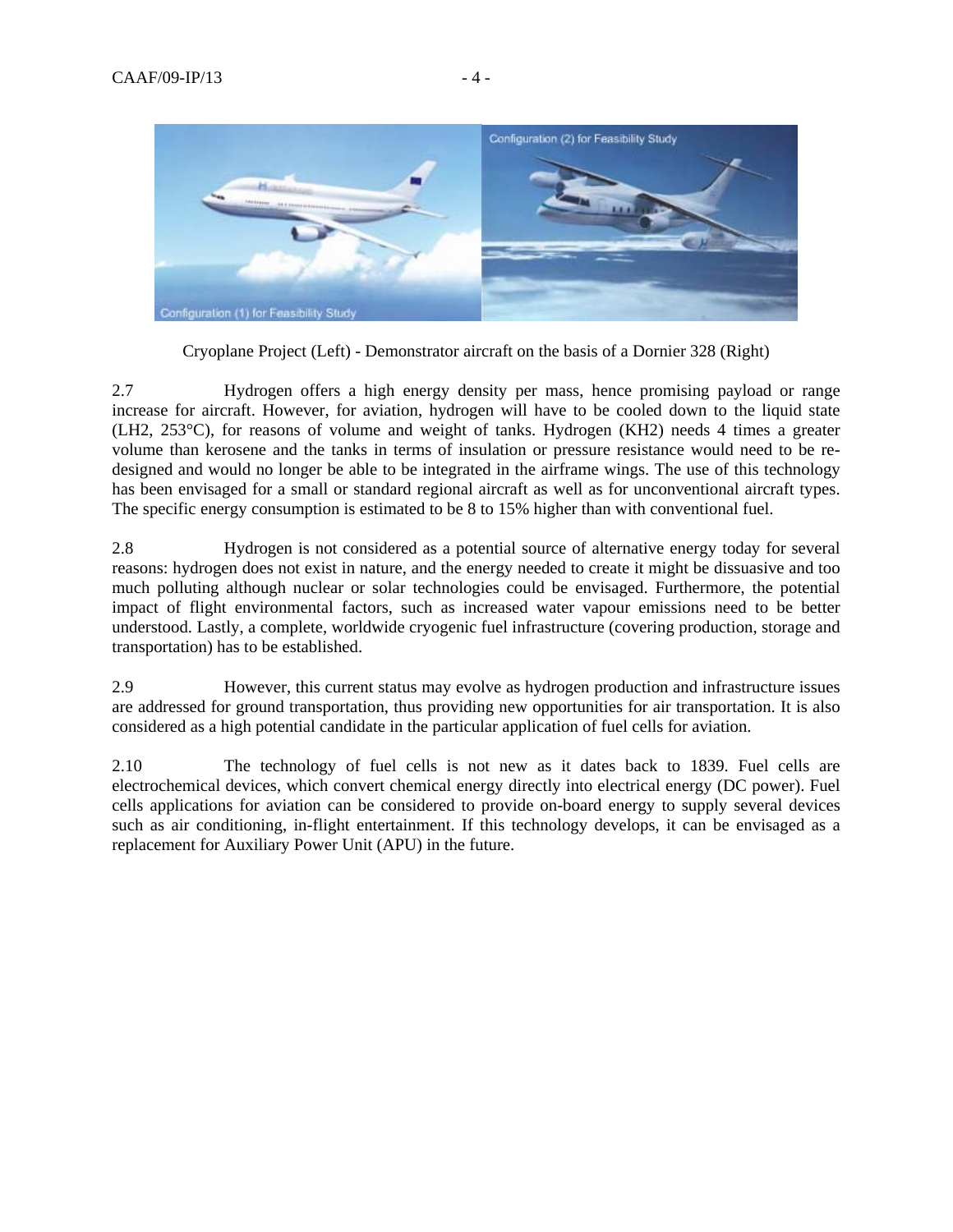

Fuel cell principle

2.11 Currently fuel cell systems are at an early stage of research and technology, with the first in-flight test successfully demonstrated jointly by Airbus, Michelin and the German Aerospace Centre, the DLR, on an A320 test aircraft in February 2008. This innovative energy source powered the aircraft's back-up hydraulic and electric power systems. During the test, the hydrogen and oxygen based fuel cell system generated up to 20 Kilo Watts (kW) of electrical power. The emission free fuel cell system generates water as a "waste" product. The fuel cell system powered the aircraft's electric motor pump and the back-up hydraulic circuit and also operated the aircraft's ailerons. The system's robustness was confirmed at high gravity loads ("g" loads) during turns and zero gravity aircraft manoeuvres. During the flight test, the fuel cells produced around 10 litres of pure water.



Fuel cell equipment for the A320 test aircraft from DLR in February 2008

2.12 At the same period, Boeing flew a manned airplane powered by hydrogen fuel cells. A two-seat Dimona motor-glider with a 16.3 meter (53.5 foot) wingspan was used as the airframe. Built by Diamond Aircraft Industries of Austria, it was modified by BR&TE to include a Proton Exchange Membrane (PEM) fuel cell/lithium-ion battery hybrid system to power an electric motor coupled to a